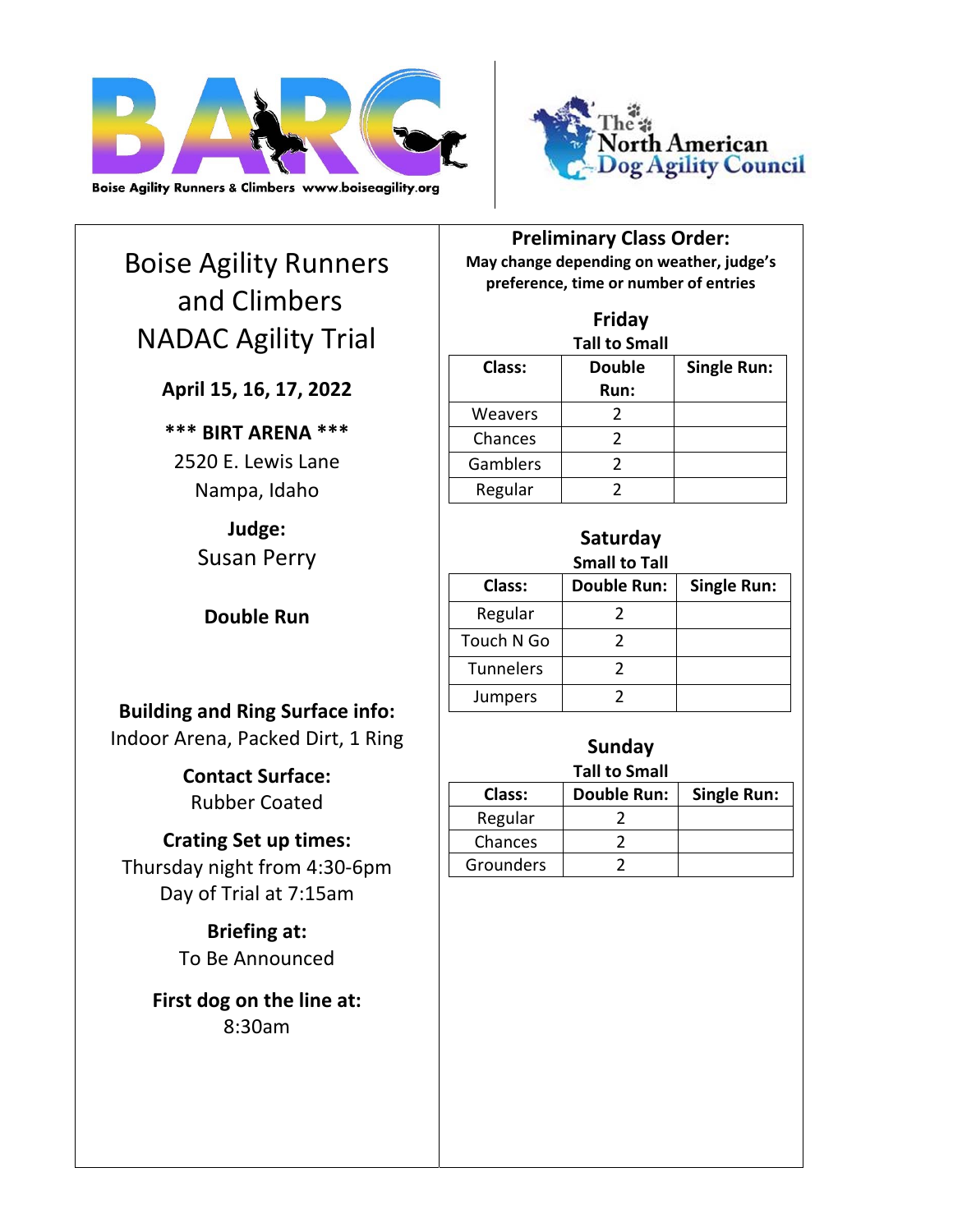### **Entries Open on:** When the Premium is Published

### **Entries Close on:** The earlier of when the limit is met or April 11, 2022 at 5:00 PM

# **Crating available:**

Limited crating indoors on dirt Crating from your car is encouraged

# **Entry Limits:**

500 Runs Per Day

### **Move ups:**

Changes and move‐ups accepted until 5:00 PM April 11th in writing or e‐mail to Trial Secretary. No same day move‐ups. Move‐up forms must be completed within 30 minutes following the end of the last class if you receive a title.

# **Day of show Entries:**

Day‐of‐trial entries will be accepted if the trial does not fill.

### **Refunds:**

There shall be no refunds for entries withdrawn after the Closing Date or in the event a dog and/or handler are dismissed from competition, regardless of the reason for such dismissal. Exception: Refunds (less fees incurred) may be given for a dog that suffers an injury or illness or bitches that come into heat after the Closing Date. Requests for refunds must be received in writing (including documentation from a veterinarian for injury or illness) by the Trial Secretary by 5:00 PM the day before the start of the trial.

# **Show Committee**

**Trial Chair: Cheryl Conrad (208)369‐6701 Email: dalecheryl4@gmail.com Trial Secretary: Katie Moore (208)891‐ 5999 Email: BARCTRIAL@outlook.com Volunteer Coordinator: Ariel Agenbroad Chief Course Builder: April Weber Hospitality: Jil Nichols**

### **Confirmations:**

Confirmations will be sent by email. Please check your trial confirmation as soon as you receive it. Verify your dog's NADAC registration number and the accuracy of the entry for Division, Jump Height, Classes, etc. Report any errors to the Trial Secretary as soon as possible.

### **Food info:**

We will be providing bottled water and a light lunch.

# **Volunteer info:**

There will be a white board to sign‐up to volunteer. We will have a volunteer raffle.

# **Awards and Ribbons:**

Placements ribbons will be awarded to at least fourth place in each jump height for each class, in each category, except Chances which is a pass/fail class. A purple qualifying ribbon shall be given for each qualifying round in each class. There will also be title ribbons available for those earning a new title.

NATCH rosettes will be awarded to any dog earning their NATCH, Versatility NATCH or Platinum NATCH at this trial. Please notify the trial secretary if you expect to earn a rosette at this trial.

# **Equipment info:**

Vinyl wingless jumps, rubber unslatted dogwalk and A‐frame, tunnels, hoops, barrels, 24" weave poles, electronic timer.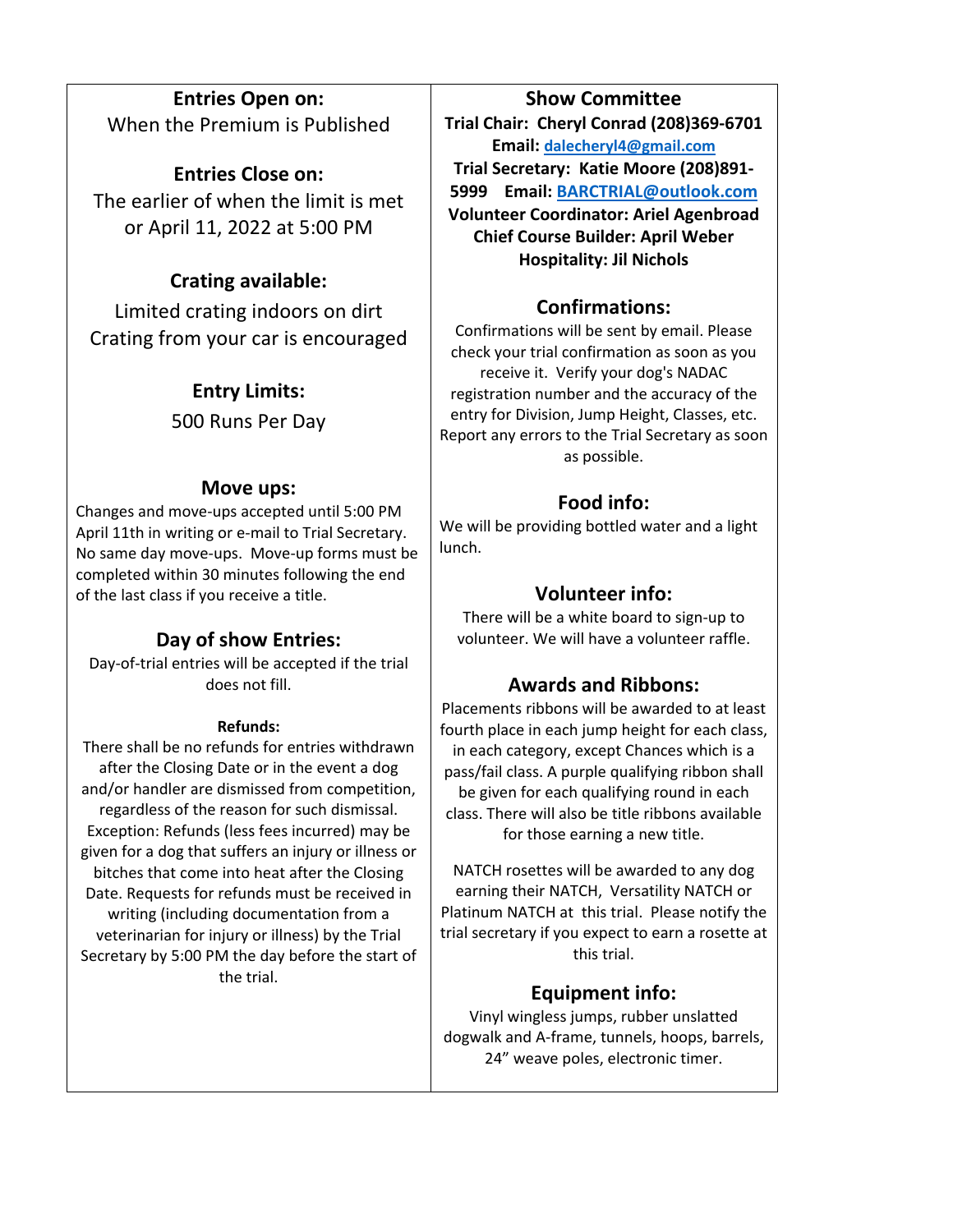### **Jump Height Information**

MEASURING

Measurement forms may be obtained at

Permanent‐Height‐Card‐form‐6.4.21.pdf (nadac.com)

**Dogs which require measuring:** 

Dogs in the Proficient Category, Novice, Open or Elite jumping 4", 8", 12" or 16"

**Dogs which do not need to be measured:** 

Dogs jumping 16" in the Veteran or Junior Handler Division Dogs jumping 20" Dogs in the Skilled Category Dogs with a permanent height card Dogs listed on the Height Exemption List

**JUMP HEIGHTS** 

There are four Standard Division-Proficient jump heights: 8", 12", 16", and 20". There are four Standard Division-Skilled jump heights: 4", 8", 12", and 16". There are four jump heights for the Veterans and Junior Handler divisions: 4", 8", 12", and 16". Please see the NADAC Rulebook for the full jump height table

### **Brief Summary of Rules:**

Please refer to www.nadac.com for a full explanation of all NADAC rules and up to date information.

- Please note that NADAC trials should provide a safe and fun environment for both exhibitors and their dogs.
- Aggressive dogs will not be tolerated and will be excused from the trial.
- The show committee has the right to refuse any entry. Anyone not currently in good standing with NADAC will not be allowed to enter this trial.
- Exhibitors, through submission of entry, acknowledge that they are knowledgeable of NADAC rules and regulations, and agree to abide by all rules in effect at the time of this trial.
- No entry fee will be refunded if the trial cannot open or be completed by reasons of riots, civil disturbances, fire, acts of God, public emergency, an act of a public enemy, or any other cause beyond the control of the organizing committee.
- Checks not honored by the bank do not constitute a valid entry fee. There will be a \$35.00 service charge for bank returned checks.
- Dog must be registered and have a valid registration number before entries will be accepted. https://www.nadac.com/register‐your‐dog/ A copy of the current Exhibitors Handbook may be downloaded free from the NADAC web site: www.nadac.com
- Bitches in heat, lame, or blind dogs are ineligible for entry, as is any dog with a deformity which may cause a judge to not be able to reasonably assess the dog's ability to function and perform agility obstacles safely, and in a manner that is in the best interest, health and welfare of the dog.
- No food, clickers, or other aids or devices shall be permitted on the course or within 10 feet of the ring. Food or a small non-audible toy can be in a secure container (ziplock bag is acceptable) in your pocket during your run but it cannot be used during your run, nor can you indicate to the dog it is there. All Handlers may bring a non-audible toy into the ring for training purposes. They cannot earn a Qualifying score and must declare to the judge they are training before they commence their run. Please read the Exhibitor's Handbook for more information about toys and training in the ring.
- The sponsoring clubs will not be responsible for the loss or damage to any dog exhibited, or for the possessions of any exhibitor whether the result be accident or other cause. It is distinctly understood that every dog at this event is in the care and control of his owner or handler during the entire time the dog is on the show premises.
- We will be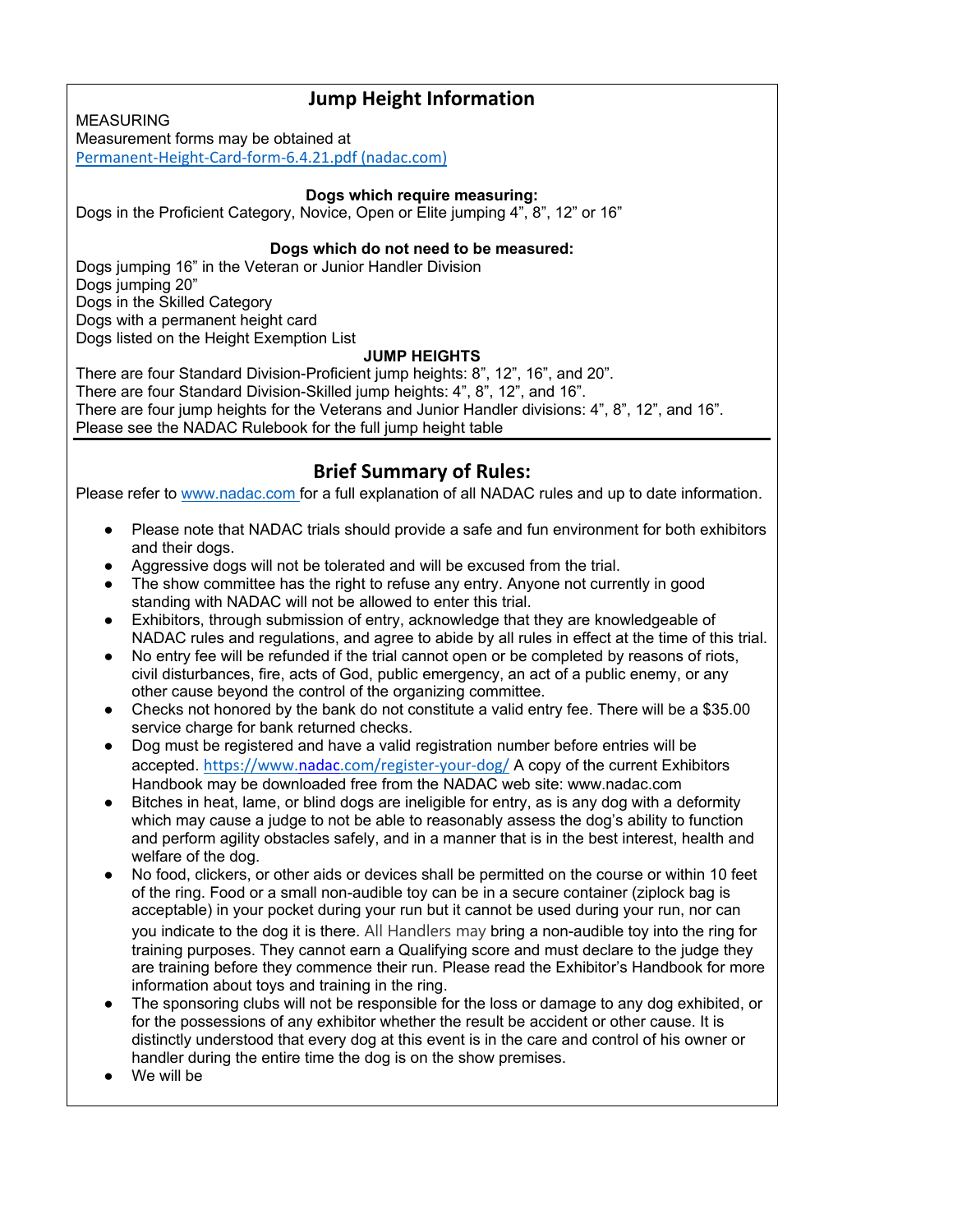### **Boise Agility Runners and Climbers, April 15‐17, 2022**

**BIRT ARENA, 2520 E Lewis Lane, Nampa, Idaho**

#### **Make Checks Payable to: BARC**

#### **Send entries to: Katie Moore, 962 E Valencia St., Boise, ID 83706**

|                           |                   | Owner         |                                                        |                  | <b>Dog</b>                                                                                                                                                                                                                                                                                     |                                                 |                                                                                                                                                |
|---------------------------|-------------------|---------------|--------------------------------------------------------|------------------|------------------------------------------------------------------------------------------------------------------------------------------------------------------------------------------------------------------------------------------------------------------------------------------------|-------------------------------------------------|------------------------------------------------------------------------------------------------------------------------------------------------|
| <b>Name</b>               |                   |               |                                                        | <b>Call Name</b> |                                                                                                                                                                                                                                                                                                |                                                 |                                                                                                                                                |
| <b>Address</b>            |                   |               | <b>NADAC Reg #</b>                                     |                  |                                                                                                                                                                                                                                                                                                |                                                 |                                                                                                                                                |
| City/State/Zip            |                   |               | <b>Date of Birth</b>                                   |                  |                                                                                                                                                                                                                                                                                                |                                                 |                                                                                                                                                |
| Phone                     |                   |               | <b>Height at Withers</b><br>Sex: $M \square F \square$ |                  |                                                                                                                                                                                                                                                                                                |                                                 |                                                                                                                                                |
| Email                     |                   |               | <b>Breed</b>                                           |                  |                                                                                                                                                                                                                                                                                                |                                                 |                                                                                                                                                |
| Handler, If not owner     |                   |               | <b>Emergency Contact Name/Phone</b>                    |                  |                                                                                                                                                                                                                                                                                                |                                                 |                                                                                                                                                |
|                           |                   |               |                                                        |                  |                                                                                                                                                                                                                                                                                                |                                                 |                                                                                                                                                |
|                           |                   |               |                                                        |                  | PLEASE INCLUDE A COPY OF YOUR DOG'S HEIGHT CARD IF YOU DO NOT HAVE ONE ON FILE.                                                                                                                                                                                                                |                                                 |                                                                                                                                                |
| <b>CATEGORY:</b>          | PROFICIENT O      |               | SKILLED $\square$                                      |                  |                                                                                                                                                                                                                                                                                                |                                                 |                                                                                                                                                |
| <b>DIVISION:</b>          | STANDARD <b>O</b> |               | VET DOG O                                              |                  | <b>VET HANDLER O</b>                                                                                                                                                                                                                                                                           | <b>JUNIOR HANDLER O</b>                         |                                                                                                                                                |
| I WANT MY DOG TO JUMP: 04 |                   |               | $\square$ 8                                            | $\square$ 12     | $\square$ 20<br>$\square$ 16                                                                                                                                                                                                                                                                   |                                                 |                                                                                                                                                |
| <b>Class</b>              |                   | Level         |                                                        |                  |                                                                                                                                                                                                                                                                                                | Day                                             |                                                                                                                                                |
|                           | Intro             | <b>Novice</b> | Open                                                   | Elite            | Friday                                                                                                                                                                                                                                                                                         | Saturday                                        | <b>Sunday</b>                                                                                                                                  |
| Regular                   | П                 | П             | П                                                      | П                | $Rd1 \Box Rd2 \Box$                                                                                                                                                                                                                                                                            | $Rd1 \Box Rd2 \Box$                             | $Rd1 \Box Rd2 \Box$                                                                                                                            |
| <b>Chances</b>            | $\Box$            | $\Box$        | П                                                      | $\Box$           | $Rd1 \Box Rd2 \Box$                                                                                                                                                                                                                                                                            |                                                 | $Rd1 \Box Rd2 \Box$                                                                                                                            |
| <b>Jumpers</b>            | $\Box$            | $\Box$        | $\Box$                                                 | $\Box$           |                                                                                                                                                                                                                                                                                                | $Rd1 \Box Rd2 \Box$                             |                                                                                                                                                |
| Touch n Go                | $\Box$            | $\Box$        | П                                                      | $\Box$           |                                                                                                                                                                                                                                                                                                | $Rd1 \Box Rd2 \Box$                             |                                                                                                                                                |
| <b>Tunnelers</b>          | $\Box$            | П             | П                                                      | $\Box$           |                                                                                                                                                                                                                                                                                                | $Rd1 \Box Rd2 \Box$                             |                                                                                                                                                |
| <b>Weavers</b>            | $\Box$            | $\Box$        | $\Box$                                                 | $\Box$           | $Rd1 \Box Rd2 \Box$                                                                                                                                                                                                                                                                            |                                                 |                                                                                                                                                |
| <b>Gamblers</b>           |                   | $\Box$        | $\Box$                                                 | $\Box$           | $Rd1 \Box Rd2 \Box$                                                                                                                                                                                                                                                                            |                                                 |                                                                                                                                                |
| <b>Grounders</b>          | $\Box$            | П             | П                                                      | П                |                                                                                                                                                                                                                                                                                                |                                                 | $Rd1 \Box Rd2 \Box$                                                                                                                            |
| page 5 of this premium    |                   |               |                                                        |                  | In consideration of the acceptance of this entry, I/we certify that I/we have knowledge of, and are familiar with, and agree to abide by, the<br>Rules and Regulations of NADAC in effect at the time of this trial, and by any additional rules and regulations as approved by NADAC for this |                                                 | trial. I/we certify that thedog entered is not a hazard to persons or other dogs. I/we further agree to be bound by the "Agreement" printed on |
|                           |                   |               |                                                        |                  | Number of Total Runs Entered (all dogs) #<br>$\square$ 1- 8 Runs:<br>□ 9 - 21 Runs:<br>$\square$ 22 or More:<br>□ Junior Handler<br>□ Day of Show (after closing) \$12 each = __________<br>BARC Trial First Timers or Intro Class Discount: Subtract \$1 per run = ________                   | \$11 each<br>\$10 each<br>\$9 each<br>$$6$ each | = ____________                                                                                                                                 |
|                           |                   |               |                                                        |                  |                                                                                                                                                                                                                                                                                                |                                                 | <b>TOTAL ENCLOSED</b><br>Ξ                                                                                                                     |
| <b>Owner/Exhibitor:</b>   |                   |               |                                                        |                  | <b>Date</b>                                                                                                                                                                                                                                                                                    |                                                 |                                                                                                                                                |

**Parent or Legal Guardian of Junior Handler\_\_\_\_\_\_\_\_\_\_\_\_\_\_\_\_\_\_\_\_\_\_\_\_\_\_\_\_\_\_\_\_\_\_\_\_\_\_\_\_\_\_**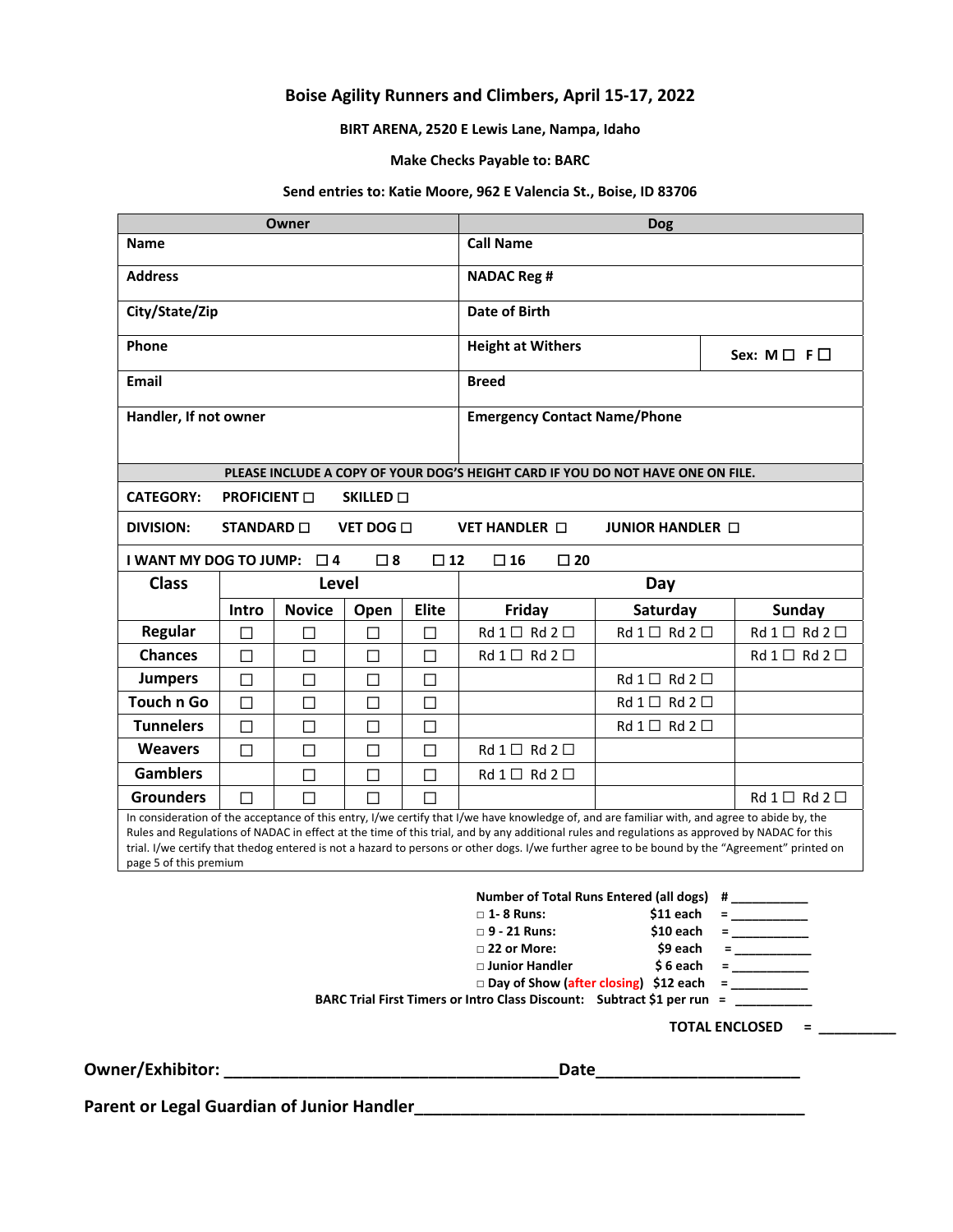#### **AGREEMENT**

The person who signs this agreement represents that he/she is authorized to enter into this agreement on behalf of both exhibitor and the owner of entered dog. In consideration of acceptance of this entry:

1.1. As used here "NADAC" means the North American Dog Agility Council, LLC. Its members, officers, directors, employees, show chairs, show committees and agents.

1.2. Exhibitor/owner agree to abide by the rules and regulations of NADAC and any other rules and regulations appearing in the premium for this event.

1.3. Exhibitor/owner certify that the entered dog is not a hazard to persons, dogs or property and that the entered dog's rabies vaccination is current in accordance with the requirement of the state in which the dog resides.

1.4. Exhibitor/owner acknowledge all hazards presented by the event and the event premises, including, but not limited to, the condition of the surface, restrooms, security measures or lack of, electrical appliances, fittings, show rings, parking areas and the presence of unfamiliar animals and people; exhibitor and owner assume the risk of any harm arising from these.

1.5. Exhibitor/owner releases NADAC (including its respective officers, directors, employees, and members), **Boise Agility Runners and Climbers, Inc** (including its officers, directors, members, and event organizing committee), and **Birt Arena and Albert and Melinda Birt** (including its officers, agents, and employees) and will defend them and hold them harmless from all present and future loss, injury, damage, claims, demands and liabilities involving the entered dog, the event or event premises. Without limiting the generality of the foregoing hold harmless provisions, exhibitor/owner hereby specifically assumes sole responsibility for and agrees to indemnify and save the aforementioned parties harmless from any and all loss and expenses (including legal fees) by reason of the liability imposed by law upon any of the aforementioned parties for damages because of bodily injuries, including death, at any time in consequence of my (our) participation in this event, howsoever such injury or death may be caused and whether or not the same may have been caused or may have been alleged to have been caused by negligence of the aforementioned parties or any of their employees or agents or any other persons

**THE MANAGEMENT** will not be responsible for the loss or damage to any dog exhibited, or for the possessions of any exhibitor whether the result was by accident or any other cause. It is distinctly understood that every dog at the event is in the care and custody and control of her/his owner or handler during the entire time the dog is on the show premises. Any exhibitor whose dog and/or children create unnecessary disturbances or repeatedly engage in unsafe or disruptive behavior may, at the discretion of the Show Committee be asked to leave the show site. In such case, no refund of fees paid will be made.

BARC Covid-19 Precautions and Policies

Please do your part to help us all return to trialing safely. We will be operating in strict compliance with the latest guidance and information from the State of Idaho, our local health departments, and the Centers for Disease Control. We will do our best to keep you informed of the latest requirements up to and during the trial. The most current Covid information and guidelines available to us will be posted on the BARC website and/or the BARC Facebook page. Thank you!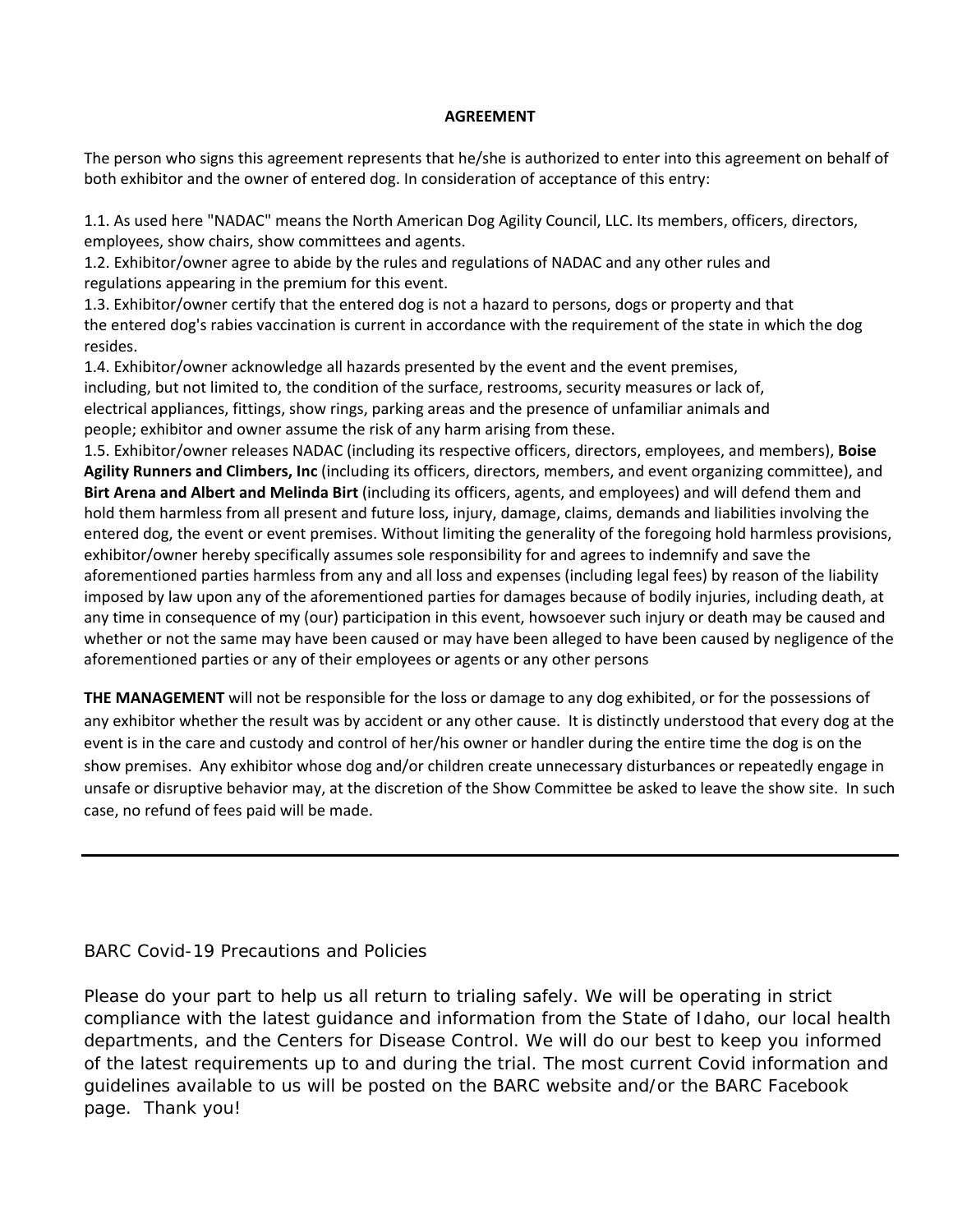### **Directions and Lodging Info:**

#### **Directions to Birt Arena**

### **Note: The only entrance to Birt Arena is via Hestehaven Lane off Lewis Lane**

#### **From I‐84:**

- Take Nampa **Exit 38** (Garrity Blvd/Idaho Center exit)
- **Turn South** from the off ramp
- Stay in the **left lane** for a **left turn (east**) at the second stop light **at Flamingo Ave**.
- Get in the right lane for a **right turn (south) on Happy Valley Rd**.
- Follow Happy Valley Rd. South approximately **5 miles to Lewis Lane**
- **Turn Right (west) on Lewis Ln.** and go approximately **1‐4/10 miles to Hestehaven Lane** (past Southside Blvd. and before New York Canal)
- **Turn Right (north) on Hestehaven Lane** and follow the road into the arena parking lot

#### **Ignore the "Private Road / No Trespassing" sign, it is not intended for people coming to the arena**

#### **Motels**

**Be sure to call ahead to verify pet policy**. Please help us and other dog guardians keep our access to these hotels by being a responsible dog owner. Please show the proper respect for other people's property and keep your dogs out of their bathtubs, cover the bedspread with one of your own sheets, and please pick up after them. Thanks!!!

**Holiday Inn Express & Suites Nampa – Idaho Center,** 6.4 miles to Birt **\*20% Discount for those attending events at Birt Arena\*** 4104 E Flamingo Ave, Nampa, ID 83636 (208) 466‐4045

**Super‐8,** 7 miles to Birt 624 Northside Blvd, Nampa, ID 83687 (208) 467‐2888

**Sleep Inn, Nampa,** 7.8 miles to Birt 1315 Industrial Rd, Nampa, ID 83687 (208) 463‐6300

**Best Western Plus of Meridian,** 13.1 miles to Birt 1019 S Progress Ave, Meridian, ID 83642 (208) 887‐7888

**Best Western Plus Peppertree, Nampa Civic Center Inn,** 6.9 miles to Birt 205 3rd Street South, Nampa, ID 83651 (208) 936‐2222

**LaQuinta Inn & Suites, Meridian / West Boise,** 15.5 miles to Birt 800 S Allen St., Meridian, ID 83642 (208) 288‐2100

**Ambassador RV Resort**, 16 miles to Birt 615 S. Smeed Parkway Caldwell, ID (888) 877‐8307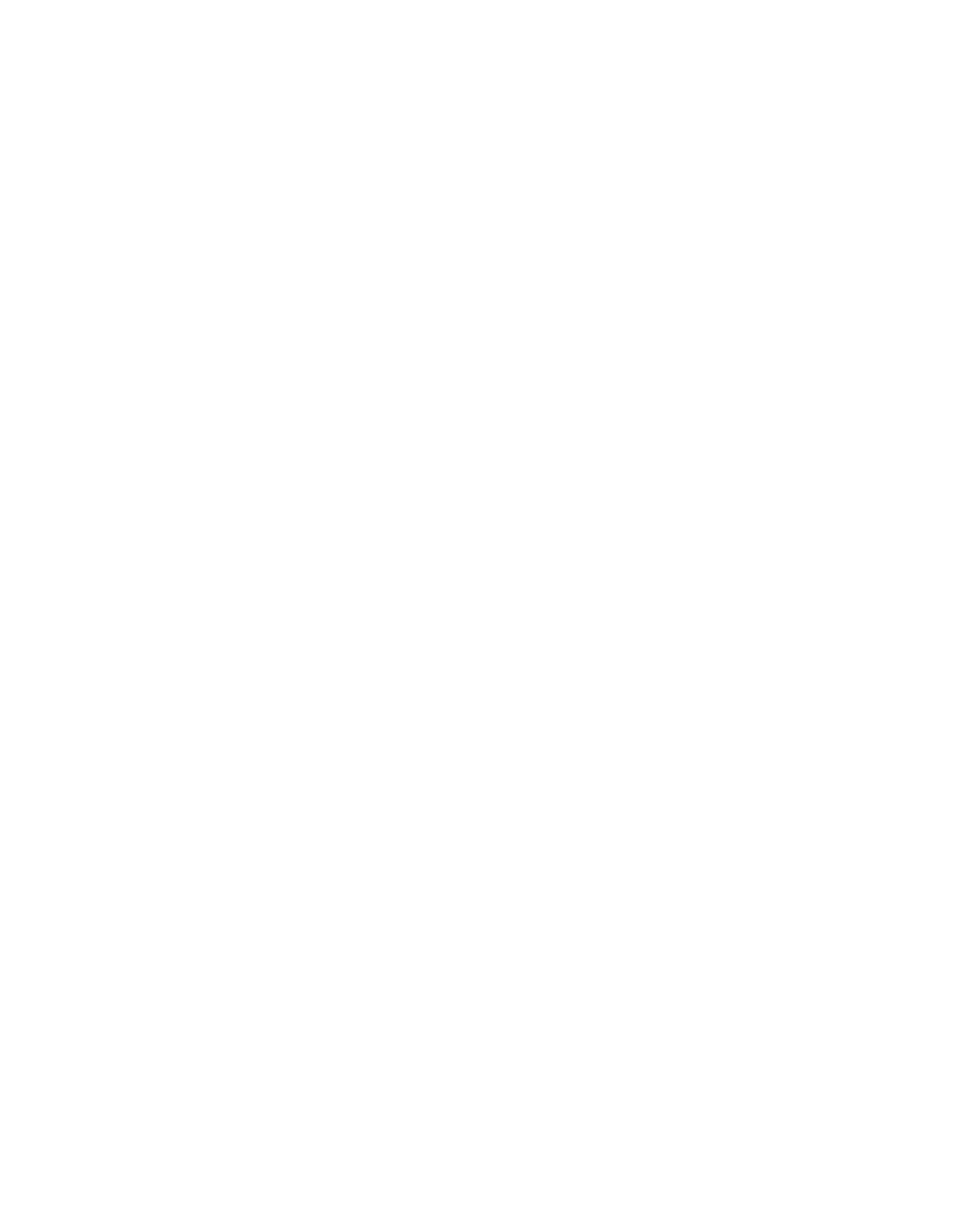### **Camping for BARC NADAC trial**

Exhibitor Name **Exhibitor** Name

Telephone\_\_\_\_\_\_\_\_\_\_\_\_\_\_\_\_\_\_\_\_\_\_\_\_\_\_\_\_\_\_\_\_\_\_\_\_\_\_\_\_\_\_\_\_\_\_\_\_\_\_\_\_\_\_

Email\_\_\_\_\_\_\_\_\_\_\_\_\_\_\_\_\_\_\_\_\_\_\_\_\_\_\_\_\_\_\_\_\_\_\_\_\_\_\_\_\_\_\_\_\_\_\_\_\_\_\_\_\_\_\_\_\_

Birt Arena has 10 electrical RV spaces.

6 spaces have electric & water. Four are electric only.

No sewer hook ups.

Sites are first come, first served.

You must bring your own water hoses. All water from faucets on the facility is potable.

No dump station, no tent camping.

Select one: \_\_\_\_ RV Parking: With electrical ‐ \$15/day

\_\_\_\_ RV Parking: No electric - \$5/day

### **I will be staying at the Birt Arena the following nights:**

Thursday \_\_\_\_\_\_\_ Friday \_\_\_\_\_\_ Saturday \_\_\_\_\_\_

Camping fee: # of nights  $x \xi = \xi$ 

+ Entry Fee \$\_\_\_\_\_\_\_\_\_\_\_\_

 $=$  Total Due  $\zeta$ 

### Please make checks payable to **Boise Agility Runners and Climbers / BARC**.

Please mail this completed form and your check to the Trial Secretary:

**Katie Moore, 962 E Valencia St., Boise, ID 83706**